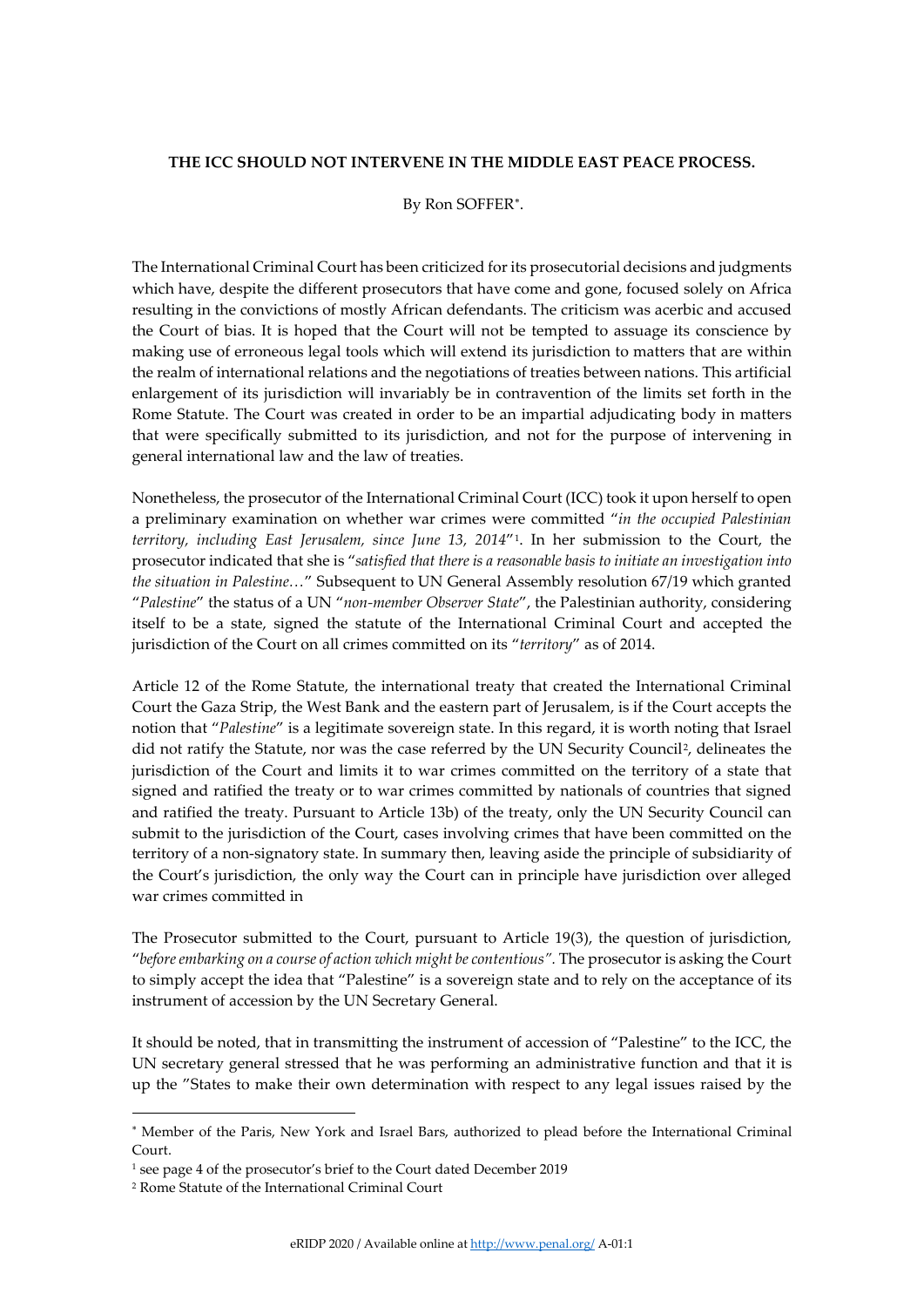instruments…"[3.](#page-1-0) Alternatively, she asks the Court to simply conclude "for the strict purposes of the Statute only-that Palestine is a State under relevant principles and rules of international law"[4.](#page-1-1) She argues that the issue must "be assessed against the backdrop of the Palestinian people's right to self-determination (a norm of jus cogens nature, which is opposable erga omnes)"4. However, a State is defined in international law as follows: "The State is commonly defined as a collectivity which makes up a territory and a population subject to organized political power" and "is characterized by sovereignty"[5](#page-1-2). Suffice it to say, that the recognition of the right to selfdetermination can in no reasonable way be amalgamated with the question of the acceptance or recognition of an existing State, which needs to fulfill the conditions laid down by the general principles of international law.

It is important to emphasize that the Palestinian people did not have a sovereign state in the territory that the prosecutor attributes to them before the conquest of this territory by Israel in 1967. The West Bank and Gaza were controlled by the Kingdom of Jordan and Egypt respectively on the eve of the 1967 war. The historical and legal facts of this affair cannot be compared to the sovereign nations conquered by Germany during the Second World War, and who saw their legitimate sovereign governments restored at the end of the war. The present case is in many respects a new situation, sui generis, in the field of international relations and must be examined within the framework of general international law governing relations between nations and not the specific international law that the International Criminal Court is charged with applying and enforcing. Israel has signed a peace treaty with Egypt and Jordan, and although the two peace treaties reserve the final status of the Gaza Strip, the West Bank, and the eastern part of Jerusalem for negotiations, it is certainly questionable whether international law on war is applicable to those territories rather than international law of peace.

The arguments put forward by the prosecutor are not only questionable from a legal standpoint, but are also potentially dangerous to both the future of the Court and to the peace process in the Middle East. She is asking the Court to immix itself into matters of international relations and historical rights, some of which go back to the Bible, and which have been the subject of discussions and negotiations for decades. In order to adjudicate this matter, the Court will have to decide that "*Palestine*" is a sovereign state and determine what its territory is. Beyond the fact that it is totally absurd to contend that the Palestinian authority indeed has any authority over Gaza, a strip of territory that has been totally evacuated by Israel and which is now controlled by the Hamas, it is a contradiction in terms to argue that it has any authority over a territory it claims is occupied : "*A sovereign state cannot be subject to the legal order of its peers*..."[6](#page-1-3).

Nonetheless the prosecutor, while maintaining that "*Palestine*" is an existing state and that its sovereign territory includes the entire West Bank the Gaza Strip, and the eastern part of Jerusalem, she also underlines that this territory is under belligerent Israeli occupation. However, in fact and in law the notions of sovereignty and occupation are indeed contradictory.

Article 42 of the Hague Regulations of 1907, which are considered to reflect customary international law set forth: "*Territory is considered occupied when it is actually placed under the authority of the hostile army. The occupation extends only to the territory where such authority has been exercised*"[7.](#page-1-4)

<span id="page-1-0"></span><sup>3</sup> page 72 of the Prosecutor's submission

<span id="page-1-1"></span><sup>4</sup> page 7 of the Prosecutor's submission

<span id="page-1-2"></span><sup>5</sup> Daillier, Forteau, Pellet, Droit International Public

<span id="page-1-3"></span><sup>6</sup> Combacau, Droit International Public p. 273

<span id="page-1-4"></span><sup>7</sup> Convention (IV) respecting the Laws and Customs of War on Land and its annex: Regulations concerning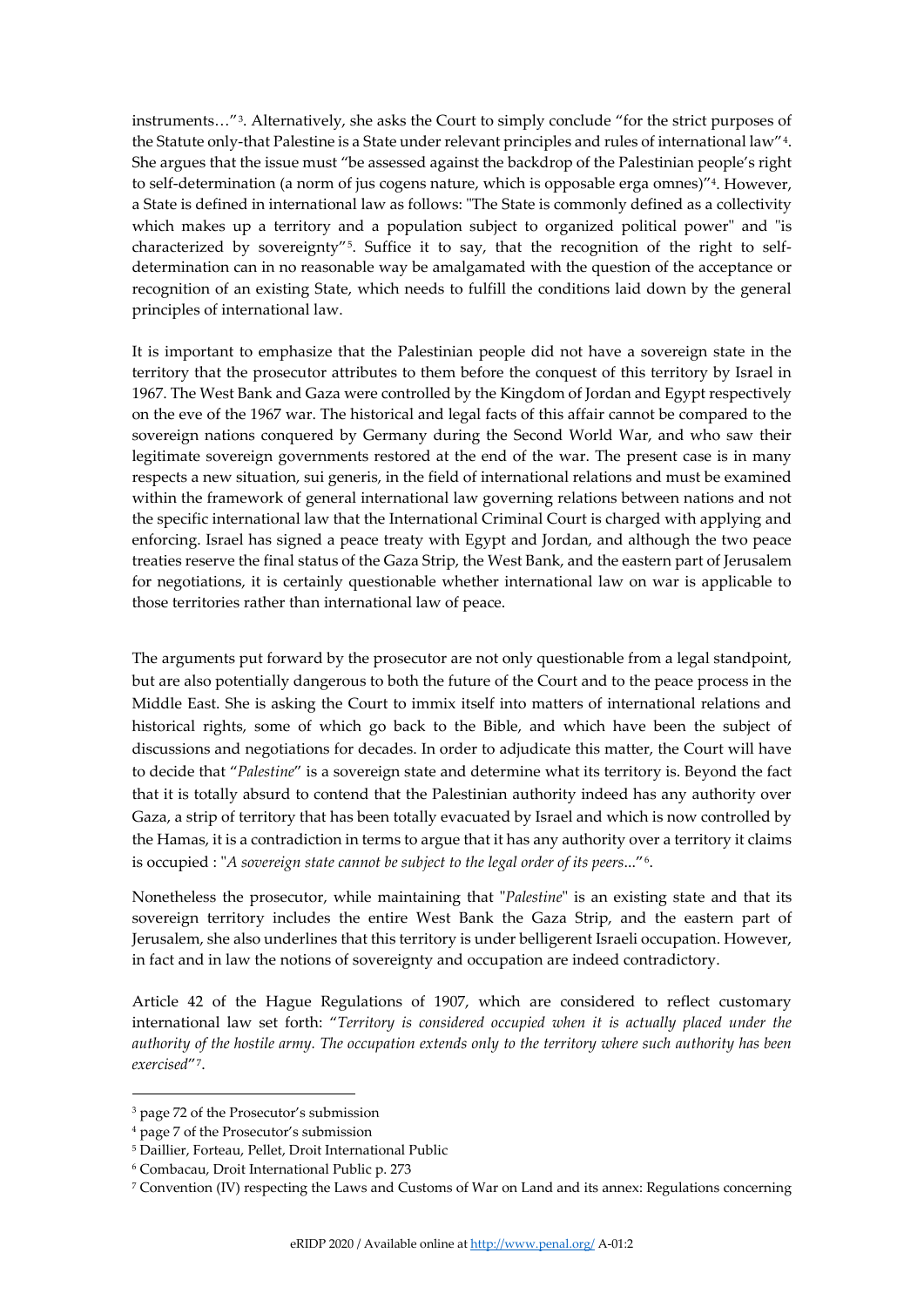Clearly, the only authority exercised in the territory the Prosecutor unilaterally attributes to the Palestinian Authority, is the authority of the Israeli military. In Gaza, the authority is exercised by the Hamas. The eastern part of Jerusalem has been annexed by Israel which exercises full authority over the city.

Nor is this territory subject to a legal system controlled by the Palestinian authority. On the contrary, under customary international law, the legislative authority in occupied territory passes on to the military commander of the occupying forces. Regulation 43 of the Hague Regulations of 1907 sets forth: "*The authority of the legitimate power having in fact passed into the hands of the occupant, the latter shall take all the measures in his power to restore, and ensure, as far as possible, public order and safety, while respecting, unless absolutely prevented, the laws in force in the country*."

It is perfectly clear from this article of the Hague Regulations that the occupying power has full authority over the occupied territory and that is not only in charge of, but has the responsibility under international law to restore and maintain what is at the heart of sovereign power, namely order and public safety. Though the occupying power is bound by the laws that were in force prior to the occupation, it is nonetheless vested with full legislative powers. It is impossible to see how it could be argued that the Palestinian authority has any the precepts of control over the territory which is artificially attributed to it by the prosecutor. Insofar as no legitimately sovereign government existed in these territories on the eve of the six-day war, the prosecutor's argument stating that it is the Israeli occupation that is preventing the creation and recognition of a Palestinian state has no legal foundation. A new Palestinian state entity does not exist simply because the peace negotiations are still ongoing.

The Court will hurt the cause of peace by inserting itself into the highly charged process of determining the borders of a future Palestinian state. This issue has been the subject of endless political back and forth for decades. The consensus is, however, that the borders of such a state will be decided upon through negotiations. This consensus has been memorialized in countless resolutions, agreements and political statements issued by many nations and international organizations including the European Union. By breaking this consensus and arbitrarily deciding that a state of "*Palestine*" with defined borders and a sovereign government does actually exist, the Court would thus interfere in international relations and hinder the peace process which the President of United States, as well as several Arab states are currently trying to jump start. Should a Palestinian state be one day created, it would be by virtue of an international agreement and not out of which ignores not only the realities on the ground but also interferes in international relations between nation states will certainly not be considered as a sort of founding event, and will most likely be destructive of the peace process and provoke violence. It is interesting to note the decision of the International Court of Justice dated July 3, 2004, which issued an advisory opinion against Israel on the wall built in order to stop the wave of suicide bombers that caused death and destruction in Israel. The ICJ, referring to the "*Roadmap*" for peace approved by the Security Council, stated at the end of its decision: "*The Court considers that it has a duty to draw the attention of the General Assembly, to which the present Opinion is addressed, to the need for these efforts to be encouraged with the a view to achieving as soon as possible, on the basis of international law, a negotiated solution of the outstanding problems and the establishment of a Palestinian State, existing side by side with Israel and its other neighbors, with peace and security*"[8.](#page-2-0)

The ICJ has made it clear in the above-mentioned decision that the future establishment of a Palestinian state is a matter of negotiations. What the prosecutor is asking the International Criminal Court to do is to mingle into interstate relations, outside the ambit of its subject matter

the Laws and Customs of War on Land. The Hague, 18 October 1907

<span id="page-2-0"></span><sup>8</sup> ICJ decision July 9, 2004 p. 69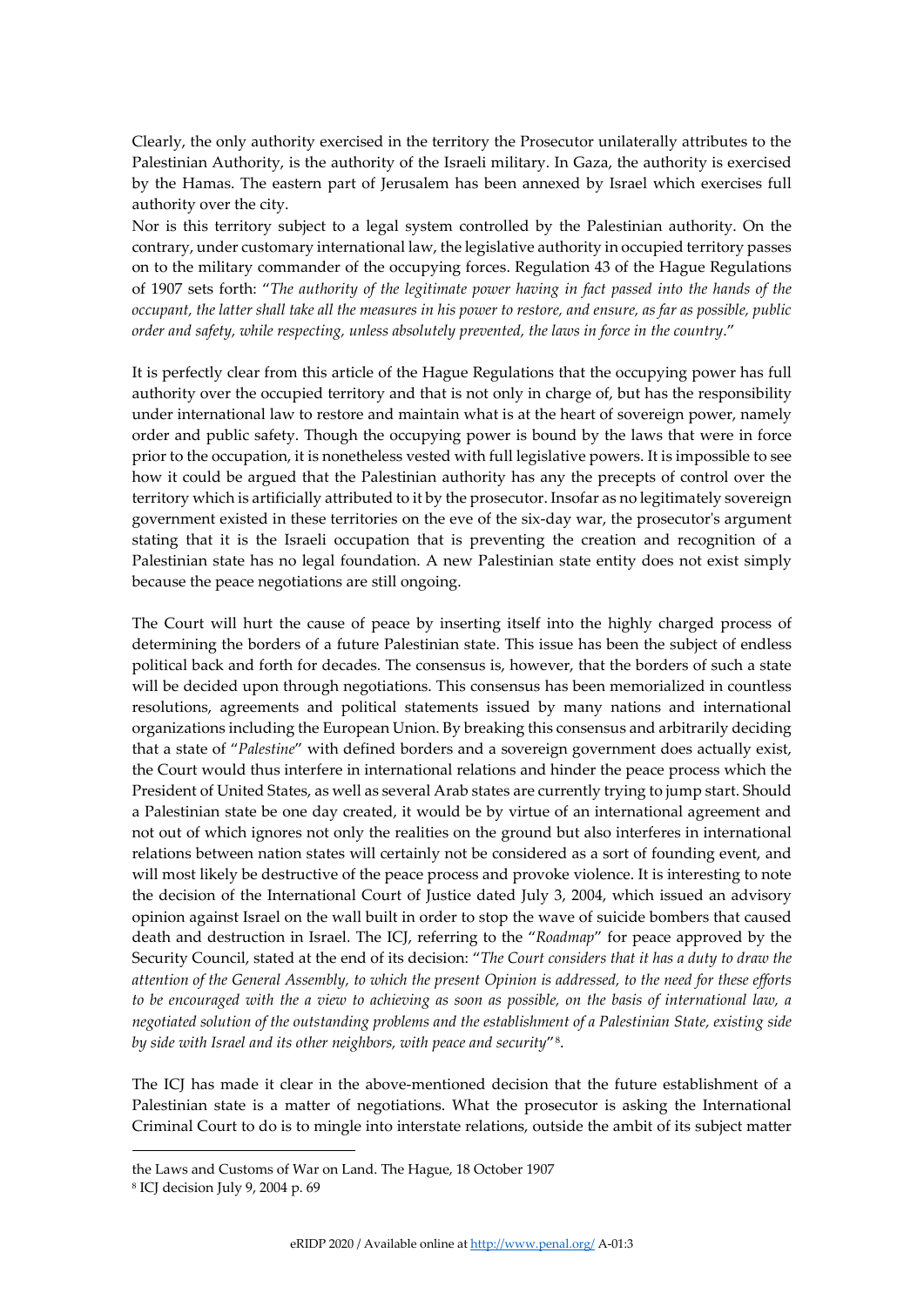jurisdiction, and to impose a Palestinian state not only on Israel, but also on other nations, including States that are parties to the Statute. Countries such as Germany and Hungary have written to the ICC in order as to express their disagreement with the idea that "*Palestine*" is a legitimate signatory Party to the statute. In its intervention dated February 13, 2020 Germany made it clear that it rejects the prosecutor's contention that there could be a State only for the purposes of the Rome Statute. Germany reminded the Court that the criteria for the existence of a State are set forth in general public international law and that meeting these criteria is a prerequisite to the jurisdiction of the Court. Germany also insisted on the fact that Palestinian statehood and the determination of its territorial boundaries "*can be achieved only through direct negotiations between Israelis and Palestinians*." Germany's reminder that the definition of statehood is part of general international law should be noted, because it is doubtful that the International Criminal Court, in charge of adjudicating only specific matters related to the laws of war, has the necessary jurisdiction to issue a binding judgment in matters related to general international law. Germany made it clear that "the court would be ill-suited to the determination of these issues." It is ill-suited for several reasons. Though the conditions of statehood are the subject of customary international law as memorialized amongst others in the Montevideo Convention of 1933, the finding of statehood is a highly political exercise. The conditions generally require a permanent population, and a determined territory controlled by a government which has the capacity to enter into relations with other States. These are indisputably conditions that the Palestinian Authority has not met. Furthermore, statehood also involves recognition by other States. In other words, existing states must agree to accept the new state; this is because the birth of a new state impacts their sovereignty both legally and politically. This highlights perfectly the political dimension of the question.

Oppenheim in his treatise on the international law of peace writes: "A*s the basis of the Law of Nations is the common consent of the civilized States, statehood alone does not include membership of the Family of Nations… A State is and becomes an International Person through recognition only and exclusively*"[9](#page-3-0).

Oppenheim explains that there are writers who do not share this view and who are of the belief that new States must rise to existence and then provide the necessary factual evidence to prove such existence. He argues however that "*If the real facts of international life are taken into consideration, this opinion cannot stand*"9. He continues to explain: "*It is a rule of International Law that no new State has a right towards other States to be recognized by them, and that no State has the duty to recognize a new State*"9. This is particularly important in the present case, since "*Palestine*" purports to impose itself on other States that are party to an international agreement, i.e. the Statute of the International Criminal Court. The prosecutor is asking the Court to ignore the fact that Parties to the treaty, like Germany, Hungary and others, have indicated that they do not recognize "*Palestine*" as a State and therefore do not consent to be bound together with it in an international treaty. An international treaty is a contract between nations that like any other contract gets its binding force through consent. This matter is beyond the scope of article 119 of the Statute. It is unrelated to the interpretation or the application of the Statute. It relates to general international law and the relations between recognized States. It is important to note that "*Palestine*" is not a member of the United Nations. Pursuant to the UN Charter, that would require a positive vote in the Security Council, as well as a two thirds majority in the General Assembly. It is very doubtful whether any judicial finding of statehood for "*Palestine*" can occur before it is admitted to the United Nations. This is because any such finding would invariably involve the judicial body in a political rather than a legal adjudication. The Court cannot take the place of the Security Council that in addition to recommending the admission of a state to the United Nations,

<span id="page-3-0"></span><sup>9</sup> Oppenheim, International Law. A Treatise, Volume I 2nd Edition p. 139